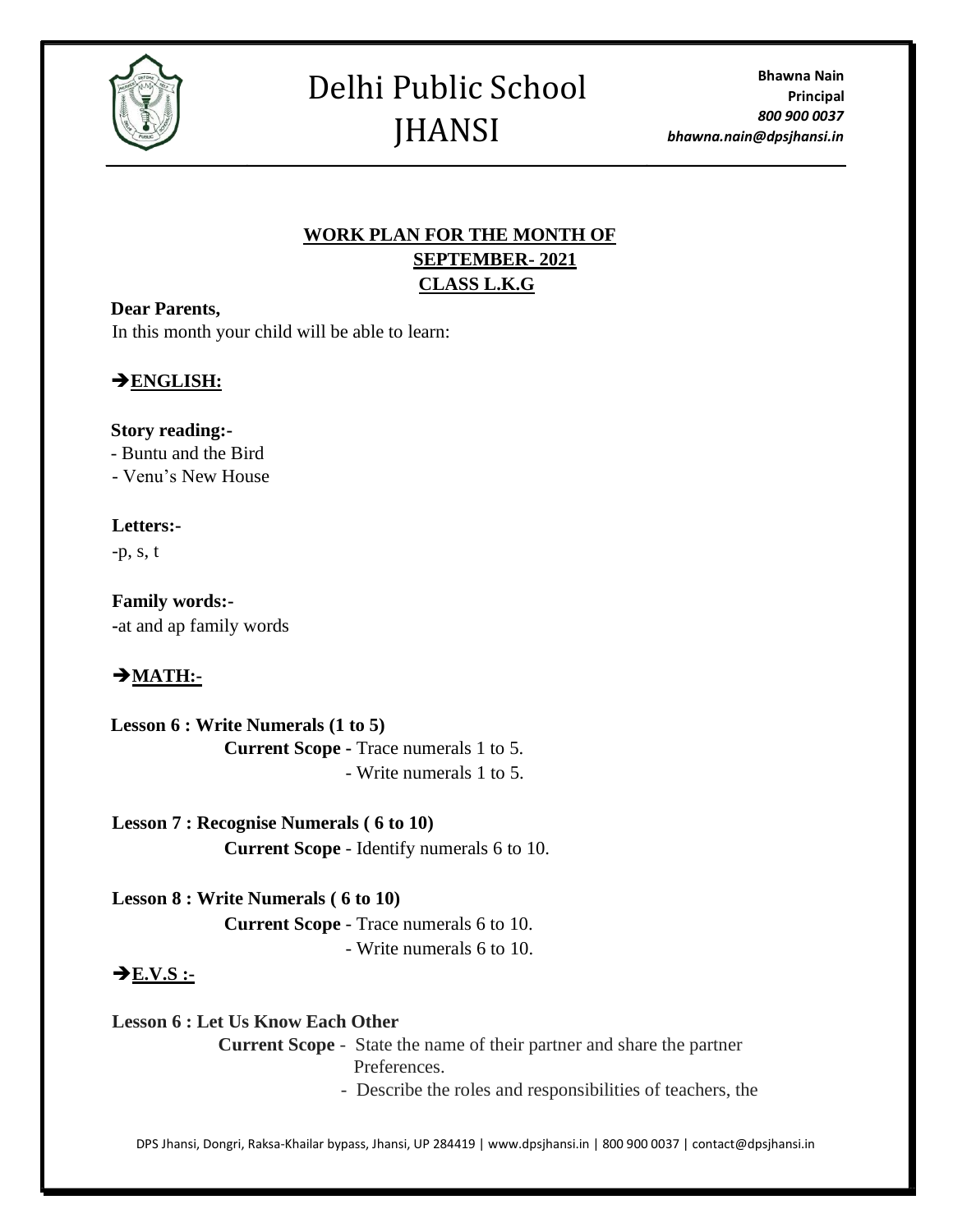

**Bhawna Nain Principal** *800 900 0037 bhawna.nain@dpsjhansi.in*

principal and the non-teaching staff in school.

**Lesson 7 : Navratri** 

 **Current Scope** - Identify the events associated with the celebration of the Navratri festival.

➔**HINDI:-** 

**मौखिक** - हिंदी वर्णमाला।

**लिखित -** ड- न तक लिखना सीखें।

**English/Hindi poem for the month:-**

**English Poem**:-

### **ITSY BITSY SPIDER**

**The itsy bitsy spider**

**Went up the water spout.** 

**Down came the rain and**

**Washed the spider out.** 

**Out came the sun**

**And dried up all the rain.** 

**Now the itsy-bitsy spider**

**Went up the spout again!** 



### **कविता:-**

DPS Jhansi, Dongri, Raksa-Khailar bypass, Jhansi, UP 284419 | www.dpsjhansi.in | 800 900 0037 | contact@dpsjhansi.in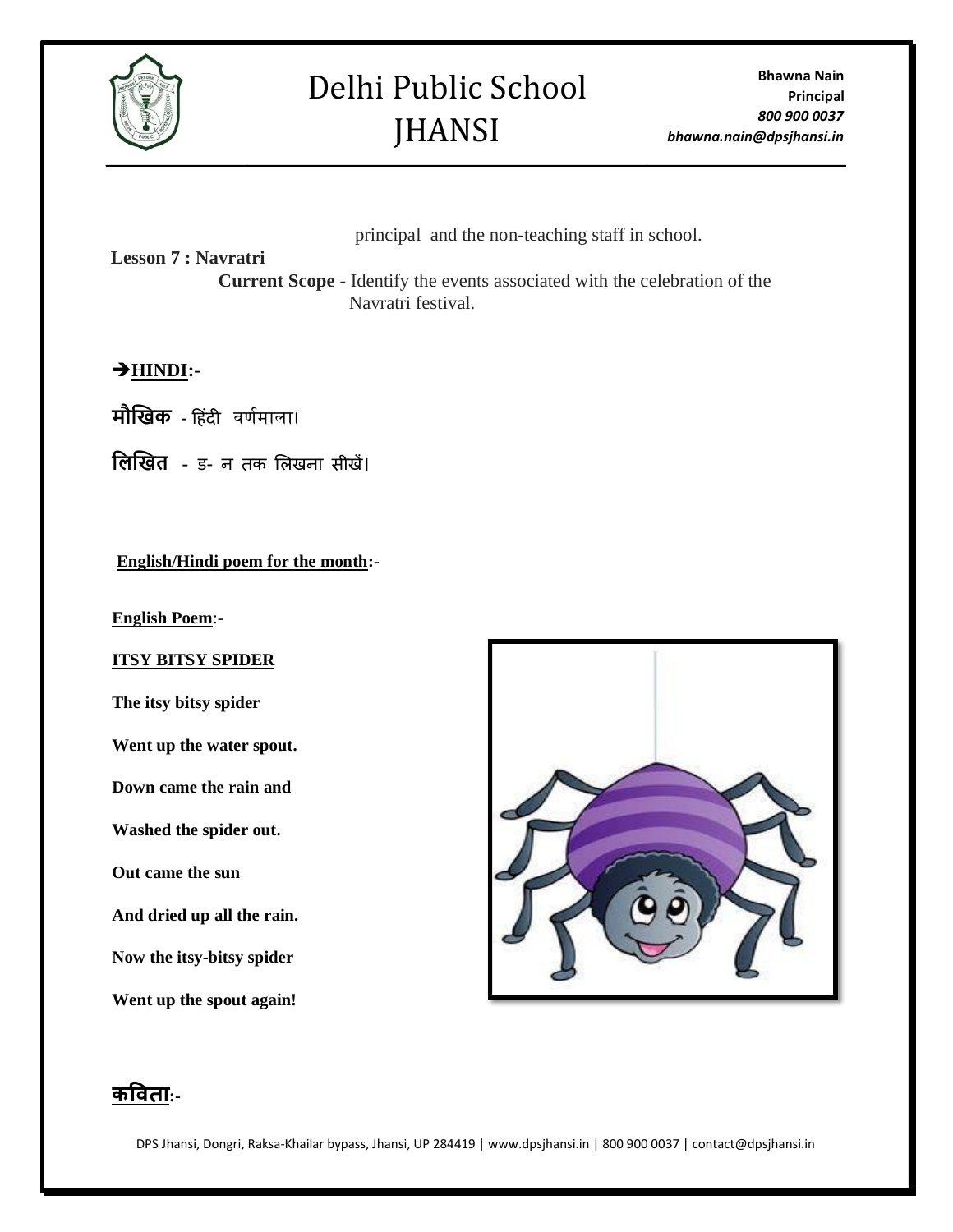

**Bhawna Nain Principal** *800 900 0037 bhawna.nain@dpsjhansi.in*

**गिनती िीत**

एक दो, कभी न रो

तीन चार रखना प्यार

पांच छह: मिल कर रह

सात आठ पढ़ ले पाठ

नौ दस जोर से िंस l



### **DOHA:**

**साई इतना दीजिए िा मे कुटुम्समाय मैभी भूखा न रहूूँ, साधुन भूखा िाए ।।**

अर्थ: कबीरदास जी कहते हैं कि परमात्मा तुम मुझे इतना दो कि जिसमे बस मेरा गुजारा चल जाए, मैं खुद भी अपना पेट पाल सकूँ और आने वाले मेहमानों को भी भोजन करा सकूँ।

### **SHLOKA:**

**त्वमेव माता च पिता त्वमेव, त्वमेव बन्धुश्च सखा त्वमेव त्वमेव पवद्या च द्रपवणम त्वमेव, त्वमेव सववम ्मम देव देव: ll** 

अर्थ: तुम ही माता हो तुम ही पिता हो तुम ही बंधु तुम ही सखा हो तुम ही विद्या हो तुम ही धन हो हे देवताओं के देव तुम ही मेरा सब कुछ हो।

### **YOGA:**

- ➢ Balayam
- ➢ Tadhasana
- ➢ Bhramri
- ➢ Bhastrika

DPS Jhansi, Dongri, Raksa-Khailar bypass, Jhansi, UP 284419 | www.dpsjhansi.in | 800 900 0037 | contact@dpsjhansi.in